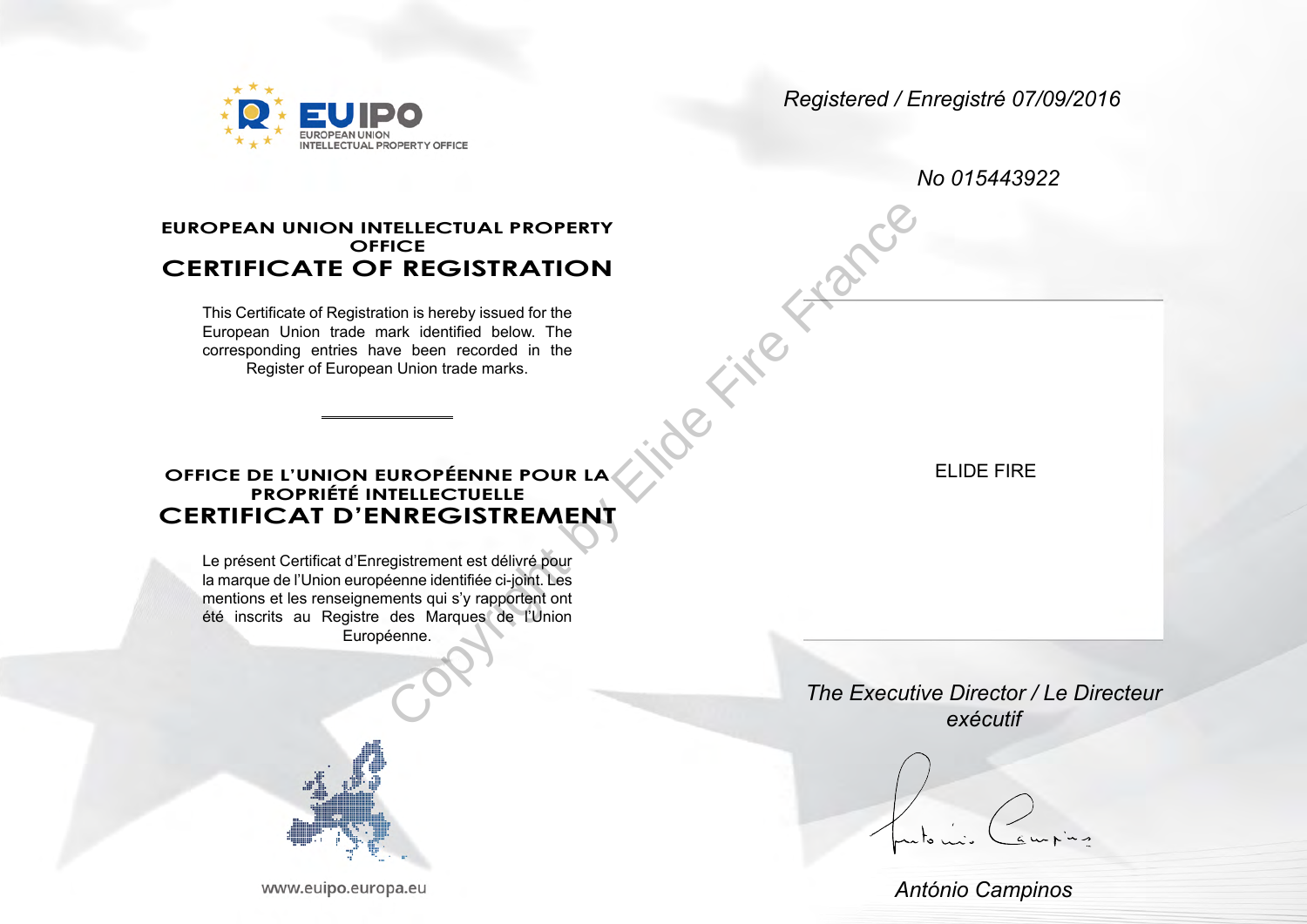

#### OFFICE DE L'UNION EUROPÉENNE POUR LA PROPRIÉTÉ INTELLECTUELLE

| 210 | 015443922                                                                                         | Gasilni aparati; Gasilni aparati.     |
|-----|---------------------------------------------------------------------------------------------------|---------------------------------------|
| 220 | 17/05/2016                                                                                        | $FI - 9$                              |
| 400 | 31/05/2016                                                                                        | Sammuttimet; Sammuttimet.<br>$SV - 9$ |
| 151 | 07/09/2016                                                                                        | Eldsläckare; Eldsläckningsapparater.  |
| 450 | 09/09/2016                                                                                        |                                       |
| 186 | 17/05/2026                                                                                        |                                       |
| 541 | <b>ELIDE FIRE</b>                                                                                 |                                       |
| 521 | 0                                                                                                 |                                       |
| 732 | Elide Fire Ball Pro Co., Ltd.<br>No. 54, Moo 6 T, Naklua, A.Banglamung<br>20150 Chonburi<br>TН    |                                       |
| 740 | LONDON IP LTD<br>Lymington Business Centre Solent House Cannon Street<br>Lymington SO41 9BR<br>GB | No                                    |
| 270 | EN FR                                                                                             |                                       |
| 511 | $BG - 9$                                                                                          |                                       |
|     | Гасители; Гасители.                                                                               |                                       |
|     | ES - 9<br>Extintores; Aparatos de extinción de incendios.                                         |                                       |
|     | $CS - 9$<br>Hasicí přístroje; Hasicí přístroje.                                                   |                                       |
|     | DA - 9                                                                                            |                                       |
|     | Ildslukkere; Ildslukkere.                                                                         |                                       |
|     | DE - 9<br>Feuerlöscher; Feuerlöschapparate.                                                       |                                       |
|     | $ET - 9$                                                                                          |                                       |
|     | Tulekustutid; Tulekustutid.                                                                       |                                       |
|     | $EL - 9$<br>Πυροσβεστήρες· Πυροσβεστήρες.                                                         |                                       |
|     | $EN - 9$<br>Fire extinguishers; fire extinguishing apparatus.                                     |                                       |
|     | $FR - 9$<br>Extincteurs; Appareils pour l'extinction d'incendies.                                 |                                       |
|     | $IT - 9$<br>Estintori; Apparecchi per estinguere gli incendi.                                     |                                       |
|     | <mark>LV</mark> - 9                                                                               |                                       |
|     | Ugunsdzēšamie aparāti; Ugunsdzēšamie aparāti.<br>$LT - 9$                                         |                                       |
|     | Gesintuvai; Gesintuvai.<br>$HR - 9$                                                               |                                       |
|     | Vatrogasni aparati; Vatrogasni aparati.                                                           |                                       |
|     | HU - 9<br>Tűzoltókészülék; Tűzoltókészülék.                                                       |                                       |
|     | <mark>MT</mark> - 9<br>Apparat tat-tifi tan-nar bil-fowm; Apparat tat-tifi tan-nar bil-<br>fowm.  |                                       |
|     | <mark>NL</mark> - 9<br>Brandblusapparaten; Brandblussers.                                         |                                       |
|     | <mark>PL</mark> - 9                                                                               |                                       |
|     | Gaśnice; Gaśnice.<br>PT - 9                                                                       |                                       |
|     | Extintores; Dispositivos de extinção de fogo.                                                     |                                       |
|     | <mark>RO</mark> - 9                                                                               |                                       |
|     | Extinctoare; Extinctoare.<br>SK - 9                                                               |                                       |
|     | Hasiace prístroje; Hasiace prístroje.                                                             |                                       |
|     | <mark>SL</mark> - 9                                                                               |                                       |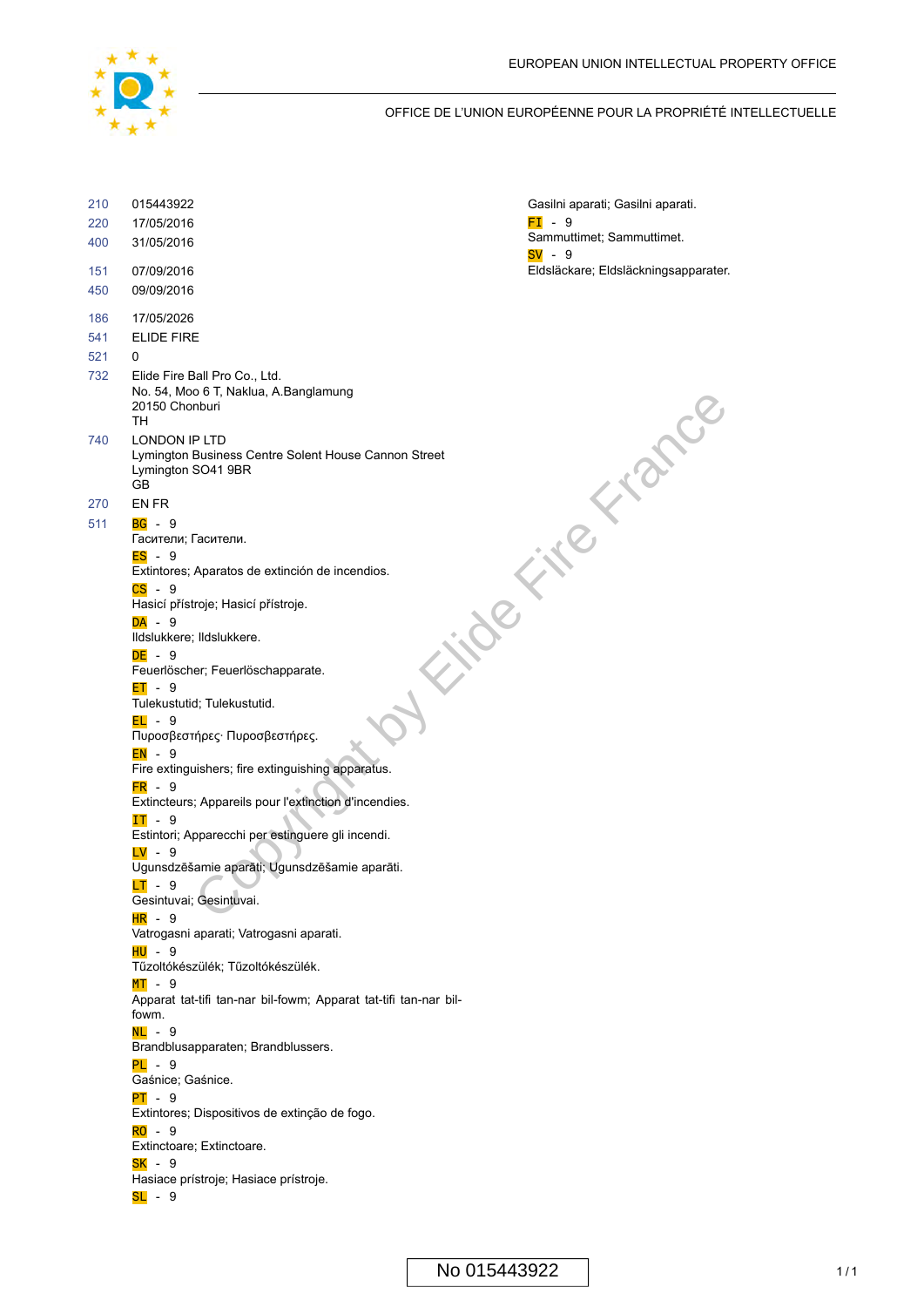OFFICE FOR HARMONIZATION IN THE INTERNAL MARKET (TRADE MARKS AND DESIGNS)



**Trade Marks and Register Department**

Alicante, 08/06/2009

NOVAGRAAF FRANCE 122, rue Edouard Vaillant F-92593 Levallois Perret Cédex FRANCIA

## **Certificate of Registration<sup>1</sup>**

**Registration No.: 007278948** Trade Mark:

Your reference: OB/ACH/OP/ELIDEFIRE/SC091548

Applicant: SIAM SAFETY PREMIER CO., LTD. No. 53, Moo 6 T, Naklua, A.Banglamung Chonburi 20150 TAII ANDIA

Please find enclosed the certificate of registration for Community Trade Mark No. 007278948 which was published in the Community Trade Marks Bulletin no. 2009/021 on 08/06/2009 (see OHIM's website: http://oami.europa.eu).

This certificate contains information from the Community Trade Marks Register at the date of registration (see code 151 on the certificate). If you have filed a request for modification of data on or after that date, no new certificate will be issued. You will be notified separately of the change after which an extract from our database may be requested to reflect the administrative status of the mark. ion No.: 007278948<br>
ence: 0B/ACH/OP/ELIDEFIRE/SC091548<br>
k: SIAM SAFETY PREMIER CO., LTD<br>
No. 53, Moo 6 T, Naklua, A.Banglamung<br>
Chonburi 20150<br>
TAILANDIA<br>
enclosed the certificate of registration for Community Trade Mark

For an explanation of the codes on the certificate please consult the Vademecum on OHIM's website: http://oami.europa.eu/pdf/mark/vademecum-ctm-en.pdf.

If you do not agree with the content of this certificate please do not send back the original. You should instead send the Office a letter indicating your objections, which will be dealt with separately.

Catherine DOBSON

<sup>&</sup>lt;sup>1</sup>in accordance with Rule 24(1) of Commission Regulation (EC) No 2868/95 of 13 December 1995 implementing Council Regulation (EC) No 40/94 on the Community trade mark (http://oami/en/mark/aspects/reg/reg2868.htm) ("Community Trade Mark Implementing Regulation" or "CTMIR") (http://oami.europa.eu)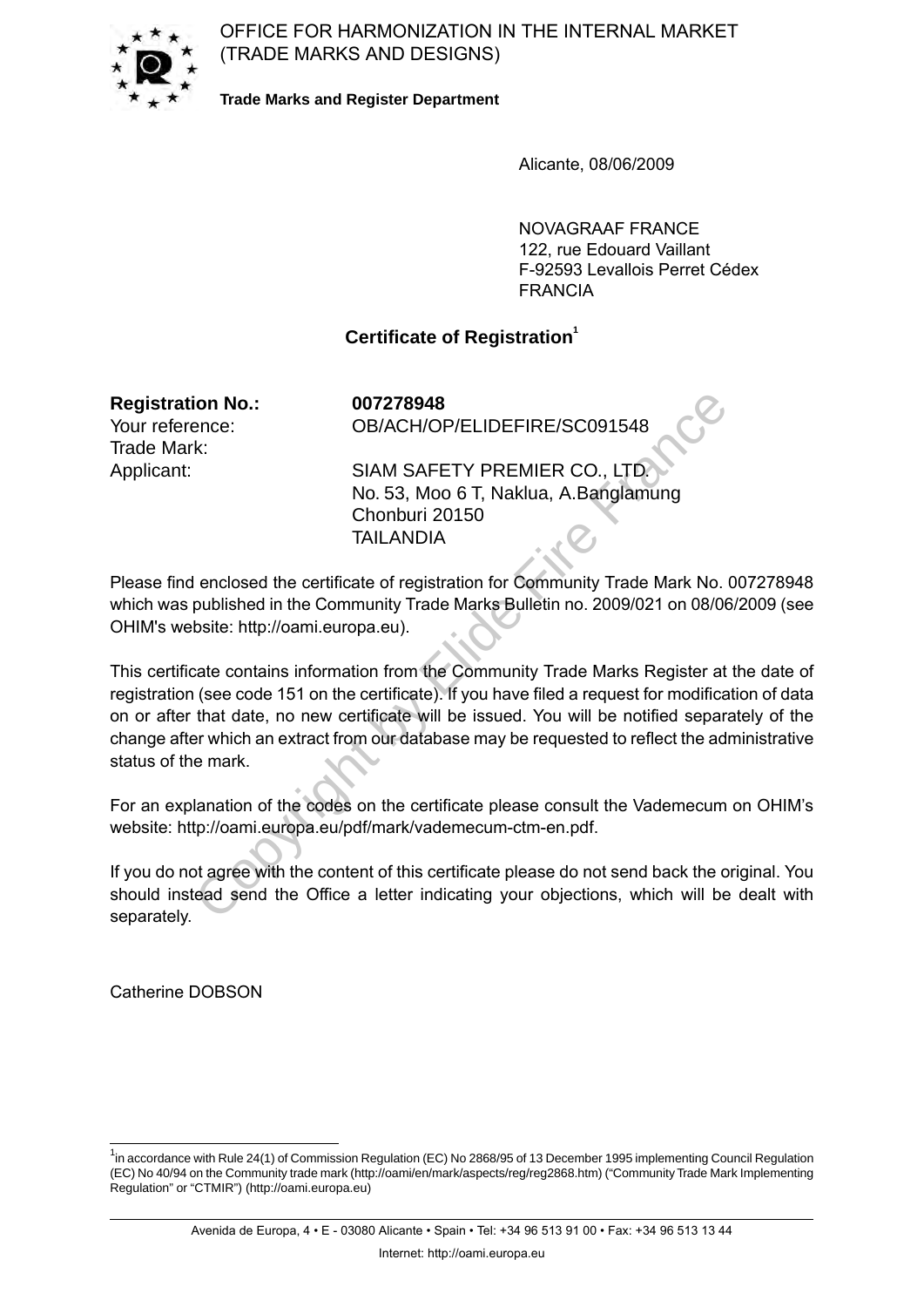

*Registered / Enregistré 30/05/2009*

*No 007278948*

#### **OHIM – OFFICE FOR HARMONIZATION IN THE INTERNAL MARKET TRADE MARKS AND DESIGNS**

# **CERTIFICATE OF REGISTRATION**

This Certificate of Registration is hereby issued for the Community Trade Mark identified below. The corresponding entries have been recorded in the Register of Community Trade Marks.

**OHMI – OFFICE DE L'HARMONISATION DANS LE MARCHÉ INTÉRIEUR MARQUES, DESSINS ET MODÈLES**

# **CERTIFICAT D'ENREGISTREMENT**

Le présent Certificat d'Enregistrement est délivré pour la marque communautaire identifiée ci-joint. Les mentions et les renseignements qui s'y rapportent ont été inscrits au Registre des Marques Communautaires. ARMONIZATION IN THE<br>
LMARKET<br>
AND DESIGNS<br>
FREGISTRATION<br>
tion is hereby issued for the<br>
ve been recorded in the<br>
ve been recorded in the<br>
unity Trade Marks.<br>
NREGISTREMENT<br>
INTÉRIEUR<br>
INS ET MODÈLES<br>
NREGISTREMENT<br>
regist



## *The President / Le Président*

*Wubbo de Boer*